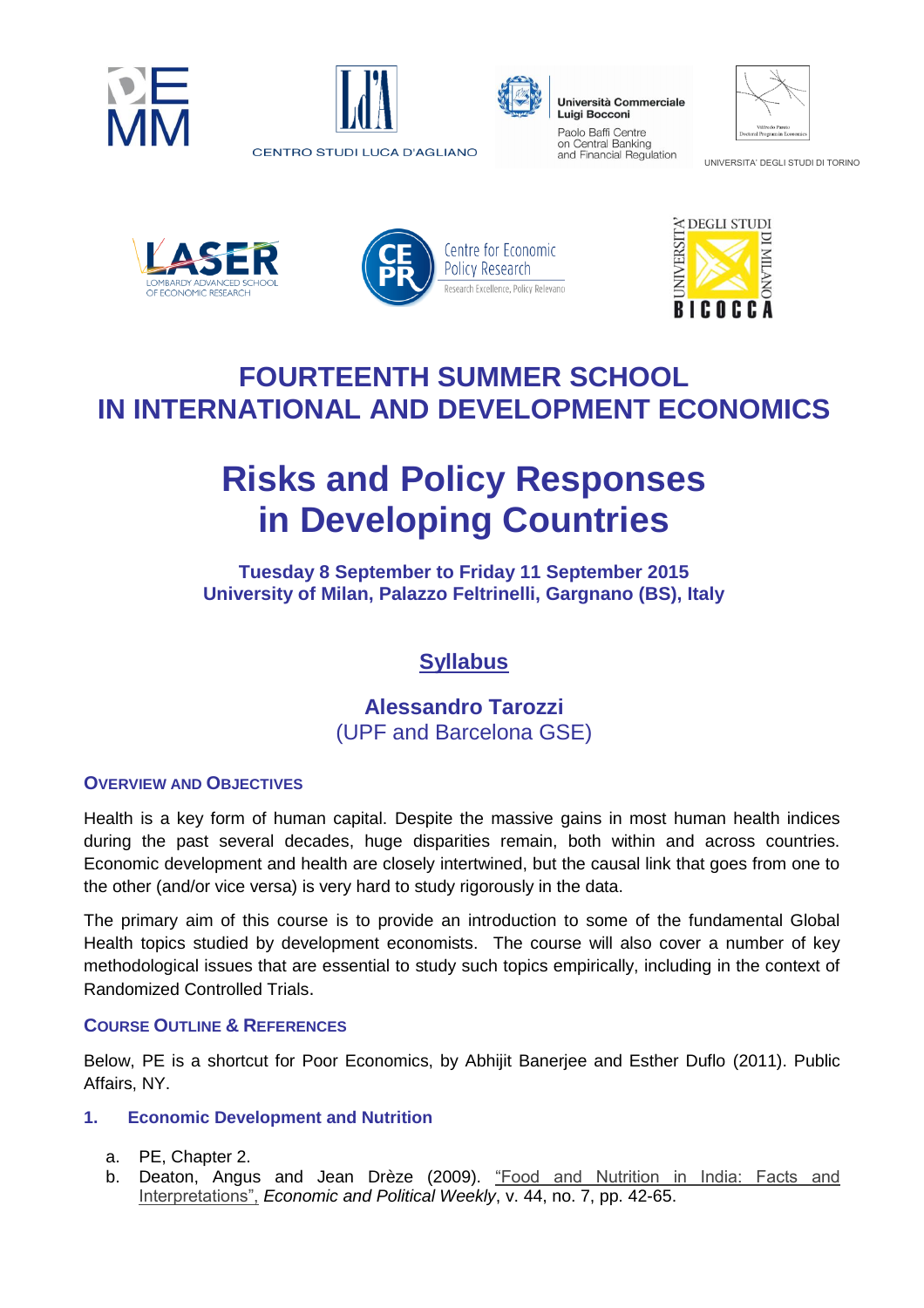- c. Subramanian, S. and Angus Deaton (1996). ["The Demand for Food and Calories".](http://www.jstor.org/stable/2138962?seq=1#page_scan_tab_contents) *Journal of Political Economy* 104(1), 133-162.
- d. Jensen and Miller (2008). ["Giffen Behavior and Subsistence Consumption",](http://www.econ.yale.edu/~dirkb/teach/pdf/j/jensen/2008-giffengood.pdf) American Economic Review 98(4), 1553–1577.

#### **Additional Readings:**

- Fogel, Robert W. (199[4\), "Economic Growth, Population Theory, and Physiology: The](http://www.nber.org/papers/w4638)  [Bearing of Long-Term Processes on the Making of Economic Policy",](http://www.nber.org/papers/w4638) *The American Economic Review*. 84.3: 369-395.
- Jensen, Robert and Nolan Miller (2010). "A Revealed Preference Approach to Measuring [Hunger and Undernutrition",](http://www.nber.org/papers/w16555) Working Paper.
- Jensen, Rob and Nolan Miller (2011). "Do Consumer Price Subsidies Really Improve [Nutrition?"](http://www.mitpressjournals.org/doi/abs/10.1162/rest_a_00118#.VbirS2ww8dU) *Review of Economic Statistics*. 93(4), 1205-1223.
- Behrman, Jere R., and Deolalikar, Anil B. (1987). "Will Developing Country Nutrition Improve [with Income? A Case Study for Rural South India."](http://www.jstor.org/stable/1831975?seq=1#page_scan_tab_contents) Journal of Political Economy 95, 108-38.
- Bouis, Howarth E., and Haddad, Lawrence J. (1992). ["Are Estimates of Calorie-Income](http://krishikosh.egranth.ac.in/bitstream/1/2055732/1/MPKV-2196.pdf)  [Elasticities Too High? A Recalibration of the Plausible Range."](http://krishikosh.egranth.ac.in/bitstream/1/2055732/1/MPKV-2196.pdf) Journal of Development Economics. 39, 333-64.
- Strauss, John (1986). ["Does Better Nutrition Raise Farm Productivity?"](http://www.jstor.org/stable/1837406?seq=1#page_scan_tab_contents) Journal of Political Economy 94, 297–320.
- Tarozzi A. (2008). [Growth Reference Charts and the Nutritional Status of Indian Children,](http://www.econ.upf.edu/~tarozzi/Tarozzi%202008%20Growth%20References%20India.pdf) Economics and Human Biology, 6(3), 455-468.
- Tarozzi A. (2011) [Some Facts about Boy vs. Girl Health Indicators in India: 1992 to 2005.](http://cesifo.oxfordjournals.org/content/58/2/296) CESifo Economic Studies, 58(2), 296-321.
- Tarozzi A. and A. Mahajan (2007). [Child Nutrition in India in the Nineties. Economic](http://eml.berkeley.edu/~webfac/emiguel/e271_s06/child.pdf)  [Development and Cultural Change.](http://eml.berkeley.edu/~webfac/emiguel/e271_s06/child.pdf) 55(3), 441-486.

#### **2. The Causal Pathway From Health To Wealth**

- a. PE, Chapter 2.
- b. Hoddinott, Maluccio, Behrman, Flores and Martorell (2008). ["Effect of a nutrition](http://www.sciencedirect.com/science/article/pii/S0140673608602056)  [intervention during early childhood on economic productivity in Guatemalan adults".](http://www.sciencedirect.com/science/article/pii/S0140673608602056) *Lancet*. 371, 411-416.
- c. Maccini, S and D. Yang (2009). ["Under the weather: Health, schooling and economic](http://www.nber.org/papers/w14031)  [consequences of early life rainfall."](http://www.nber.org/papers/w14031) *American Economic Review*, 99(3), pp. 1006-36.
- d. Strauss, J. and D. Thomas. 2008. ["Health over the life course"](http://papers.ccpr.ucla.edu/papers/PWP-CCPR-2007-011/PWP-CCPR-2007-011.pdf) in T. Paul Schultz and John Strauss, (eds.), Handbook of Development Economics Volume 4, Chapter 54, 3375-3474, 2008, Elsevier Press. NOTE: You do not need to read Ch. 2.2, 2.3 and from 4.2 onwards.
- e. Thomas, Duncan, Frankenberg, Elizabeth, Friedman, Jed, Habicht, Jean-Pierre, Ingwersen, Nicholas, McKelvey, Christopher, Hakimi, Mohammed, Jaswadi, Pelto, Gretel, Sikoki, Bondan, Seeman, Teresa, Smith, James P., Sumantri, Cecep, Suriastini, Wayan and Wilopo, Siswanto (2006). ["Causal effect of health on labor market outcomes: Experimental](http://escholarship.org/uc/item/0g28k77w)  [evidence",](http://escholarship.org/uc/item/0g28k77w) Working Paper.

#### **Additional Readings:**

- Field, E. O. Robles and M. Torero. (2009). ["Iodine deficiency and schooling attainment in](http://www.jstor.org/stable/25760185?seq=1#page_scan_tab_contents)  [Tanzania".](http://www.jstor.org/stable/25760185?seq=1#page_scan_tab_contents) *American Economic Journal: Applied Economics*, 1(4), 140-69.
- Almond, Douglas. 2006. ["Is the 1918 Influenza pandemic over? Long-term effects of in utero](http://isites.harvard.edu/fs/docs/icb.topic1377262.files/Health%20and%20Mortality/almond.pdf)  [exposure in the post-1940 US population",](http://isites.harvard.edu/fs/docs/icb.topic1377262.files/Health%20and%20Mortality/almond.pdf) Journal of Political Economy, 114.4:672-712.
- Baird, Sarah, Joan Hicks, Michael Kremer and Edward Miguel (2011). ["Worms at Work:](http://files.givewell.org/files/DWDA%202009/Interventions/Deworming/MK%20Reanalysis/KLPS-Labor_2012-08-05.pdf)  [Long-run Impacts of Child Health Gains",](http://files.givewell.org/files/DWDA%202009/Interventions/Deworming/MK%20Reanalysis/KLPS-Labor_2012-08-05.pdf) Mimeo.
- Behrman, Jere R. and Rosenzweig, Mark R. (2004). ["Returns to birthweight",](http://www.mitpressjournals.org/doi/abs/10.1162/003465304323031139#.Vbis2Gww8dU) *Review of Economics and Statistics*, 86.2:586-601.
- Bleakley, Hoyt (2007). ["Disease and development: Evidence from hookworm eradication in](http://qje.oxfordjournals.org/content/122/1/73.abstract)  [the American south."](http://qje.oxfordjournals.org/content/122/1/73.abstract) Quarterly Journal of Economics, February, 122.1.
- Bleakley, Hoyt (2010). ["Malaria Eradication in the Americas: A Retrospective Analysis of](http://www.ncbi.nlm.nih.gov/pmc/articles/PMC3810960/)  [Childhood Exposure."](http://www.ncbi.nlm.nih.gov/pmc/articles/PMC3810960/) *American Economic Journal: Applied Economics*, 2(2): 1-45.
- Bozzoli, C., Angus Deaton and Climent Quintana-Domeque (2009), "Adult Height and